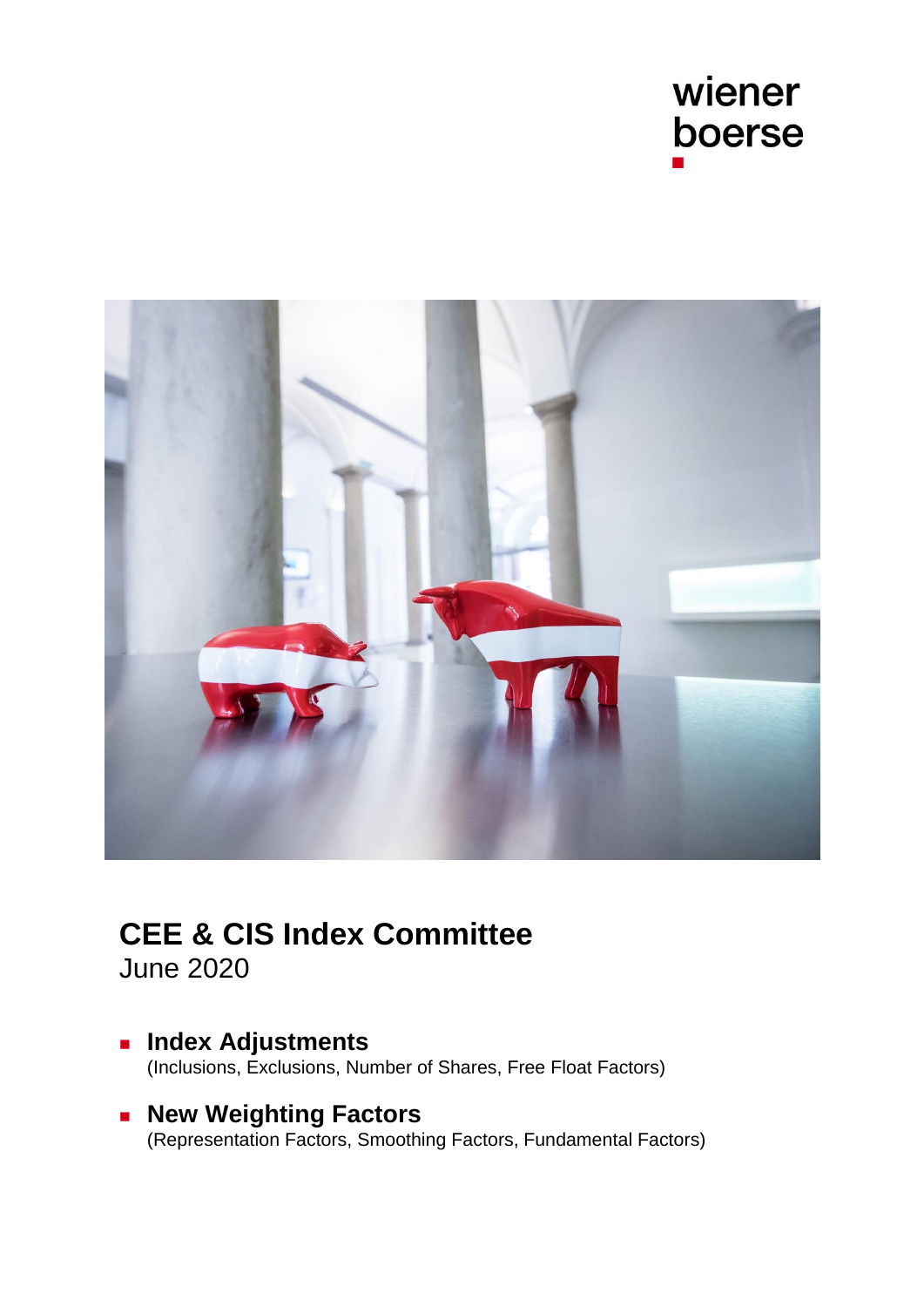# <span id="page-1-0"></span>**CEE & CIS INDEX COMMITTEE - Index Adjustments**

# **CEE Indices**

| <b>CTX</b>                                           |                                                                                              |                                                              |                                | effective 22 June 2020                 |
|------------------------------------------------------|----------------------------------------------------------------------------------------------|--------------------------------------------------------------|--------------------------------|----------------------------------------|
|                                                      | Name                                                                                         | <b>ISIN</b>                                                  | New Number of<br><b>Shares</b> | <b>New Free Float</b><br><b>Factor</b> |
| Adjustment                                           | CENTRAL EUROP. MEDIA ENT.                                                                    | BMG200452024                                                 | 254,298,255                    |                                        |
| HTX                                                  |                                                                                              |                                                              |                                | effective 22 June 2020                 |
|                                                      | Name                                                                                         | <b>ISIN</b>                                                  | New Number of<br><b>Shares</b> | <b>New Free Float</b><br><b>Factor</b> |
| Adjustment                                           | <b>APPENINN</b>                                                                              | HU0000102132                                                 |                                | 0.60                                   |
| <b>PTX</b>                                           |                                                                                              |                                                              |                                | effective 22 June 2020                 |
|                                                      | Name                                                                                         | <b>ISIN</b>                                                  | New Number of<br><b>Shares</b> | <b>New Free Float</b><br><b>Factor</b> |
| Adjustment                                           | <b>GRUPA LOTOS</b>                                                                           | PLLOTOS00025                                                 | 184,811,272                    |                                        |
| <b>CECE</b>                                          |                                                                                              |                                                              |                                | effective 22 June 2020                 |
|                                                      | Name                                                                                         | <b>ISIN</b>                                                  | New Number of<br><b>Shares</b> | <b>New Free Float</b><br>Factor        |
| Adjustment<br>Adjustment<br>Adjustment               | <b>APPENINN</b><br>CENTRAL EUROP. MEDIA ENT.<br><b>GRUPA LOTOS</b>                           | HU0000102132<br>BMG200452024<br>PLLOTOS00025                 | 254,298,255<br>184,811,272     | 0.60                                   |
| <b>SETX</b>                                          |                                                                                              |                                                              |                                | effective 22 June 2020                 |
|                                                      | Name                                                                                         | <b>ISIN</b>                                                  | New Number of<br><b>Shares</b> | <b>New Free Float</b><br>Factor        |
| Adjustment                                           | DOVERIE UNITED HOLDING                                                                       | BG1100038980                                                 |                                | 0.70                                   |
| <b>CECExt</b>                                        |                                                                                              |                                                              |                                | effective 22 June 2020                 |
|                                                      | Name                                                                                         | <b>ISIN</b>                                                  | New Number of<br><b>Shares</b> | <b>New Free Float</b><br><b>Factor</b> |
| Adjustment<br>Adjustment<br>Adjustment<br>Adjustment | <b>APPENINN</b><br>CENTRAL EUROP, MEDIA ENT.<br>DOVERIE UNITED HOLDING<br><b>GRUPA LOTOS</b> | HU0000102132<br>BMG200452024<br>BG1100038980<br>PLLOTOS00025 | 254,298,255<br>184,811,272     | 0.60<br>0.70                           |
| <b>CECE MID</b>                                      |                                                                                              |                                                              |                                | effective 22 June 2020                 |
|                                                      | Name                                                                                         | <b>ISIN</b>                                                  | New Number of<br><b>Shares</b> | <b>New Free Float</b><br>Factor        |
| Adjustment<br>Adjustment                             | CENTRAL EUROP. MEDIA ENT.<br><b>KRUK</b>                                                     | BMG200452024<br>PLKRK0000010                                 | 254,298,255                    | 1.00                                   |
| <b>CECE TD</b>                                       |                                                                                              |                                                              |                                | effective 22 June 2020                 |
|                                                      | Name                                                                                         | ISIN                                                         | New Number of<br><b>Shares</b> | <b>New Free Float</b><br>Factor        |
| no adjustment                                        |                                                                                              |                                                              |                                |                                        |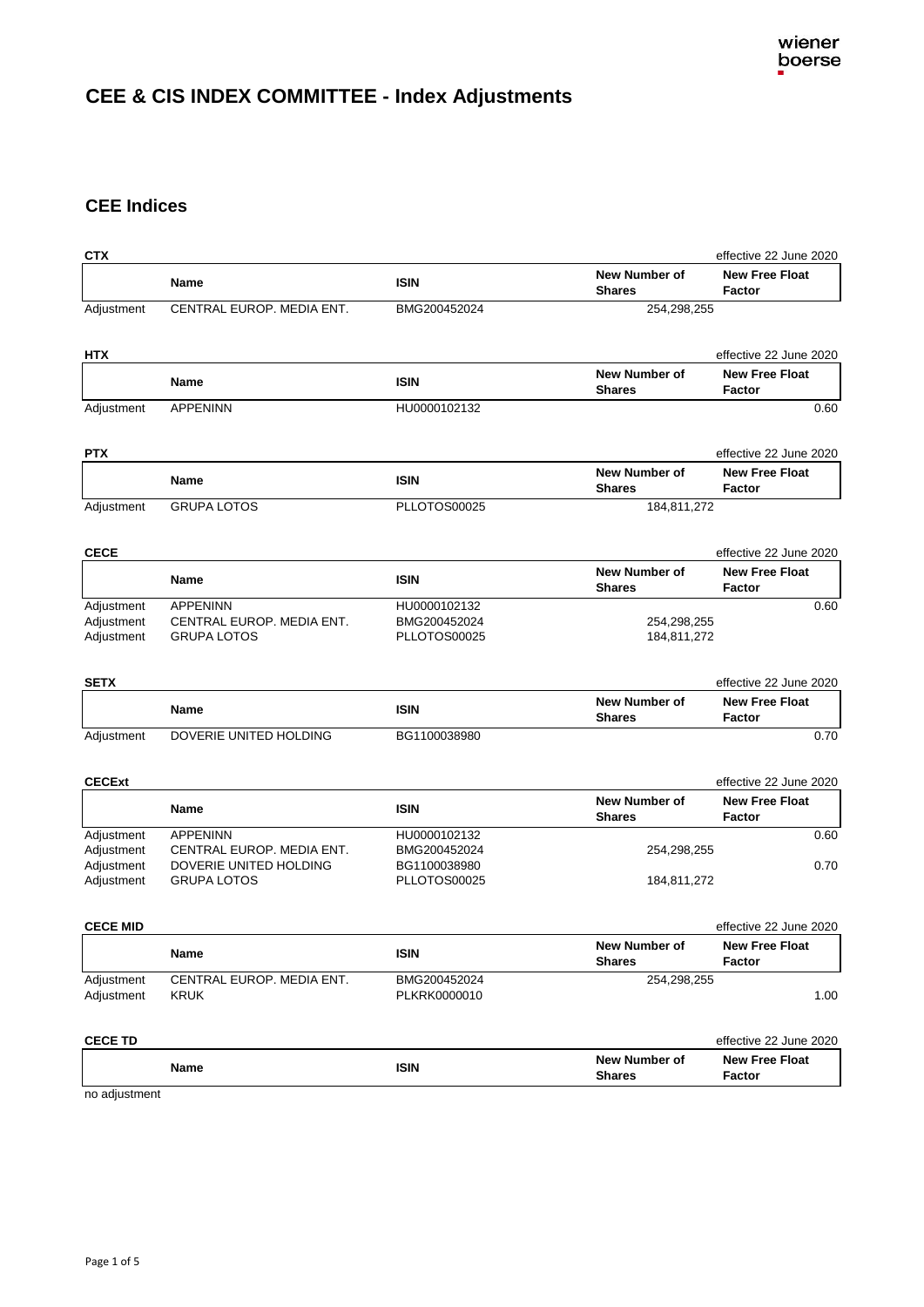| <b>CECE FND</b>                        |                                                                    |                                              |                                       | effective 22 June 2020          |
|----------------------------------------|--------------------------------------------------------------------|----------------------------------------------|---------------------------------------|---------------------------------|
|                                        | Name                                                               | <b>ISIN</b>                                  | New Number of<br><b>Shares</b>        | <b>New Free Float</b><br>Factor |
| Adjustment<br>Adjustment<br>Adjustment | <b>APPENINN</b><br>CENTRAL EUROP. MEDIA ENT.<br><b>GRUPA LOTOS</b> | HU0000102132<br>BMG200452024<br>PLLOTOS00025 | 254,298,255<br>184,811,272            | 0.60                            |
| NTX                                    |                                                                    |                                              |                                       | effective 22 June 2020          |
|                                        | Name                                                               | <b>ISIN</b>                                  | New Number of<br><b>Shares</b>        | <b>New Free Float</b><br>Factor |
| Adjustment                             | <b>GRUPA LOTOS</b>                                                 | PLLOTOS00025                                 | 184,811,272                           |                                 |
| <b>CECE SRI</b>                        |                                                                    |                                              |                                       | effective 22 June 2020          |
|                                        | <b>Name</b>                                                        | <b>ISIN</b>                                  | <b>New Number of</b><br><b>Shares</b> | <b>New Free Float</b><br>Factor |
| no adjustment                          |                                                                    |                                              |                                       |                                 |
| BATX                                   |                                                                    |                                              |                                       | effective 22 June 2020          |
|                                        | Name                                                               | <b>ISIN</b>                                  | New Number of<br><b>Shares</b>        | <b>New Free Float</b><br>Factor |
| no adjustment                          |                                                                    |                                              |                                       |                                 |
| <b>BTX</b>                             |                                                                    |                                              |                                       | effective 22 June 2020          |
|                                        | <b>Name</b>                                                        | <b>ISIN</b>                                  | New Number of<br><b>Shares</b>        | <b>New Free Float</b><br>Factor |
| Adjustment                             | DOVERIE UNITED HOLDING                                             | BG1100038980                                 |                                       | 0.70                            |
| <b>CROX</b>                            |                                                                    |                                              |                                       | effective 22 June 2020          |
|                                        | Name                                                               | <b>ISIN</b>                                  | New Number of<br><b>Shares</b>        | <b>New Free Float</b><br>Factor |
| no adjustment                          |                                                                    |                                              |                                       |                                 |
| ROTX                                   |                                                                    |                                              |                                       | effective 22 June 2020          |
|                                        | Name                                                               | <b>ISIN</b>                                  | <b>New Number of</b><br><b>Shares</b> | <b>New Free Float</b><br>Factor |
| no adjustment                          |                                                                    |                                              |                                       |                                 |
| <b>SRX</b>                             |                                                                    |                                              |                                       | effective 22 June 2020          |
|                                        | <b>Name</b>                                                        | <b>ISIN</b>                                  | <b>New Number of</b><br><b>Shares</b> | <b>New Free Float</b><br>Factor |
| no adjustment                          |                                                                    |                                              |                                       |                                 |
| <b>CECE SOFT</b>                       |                                                                    |                                              |                                       | effective 22 June 2020          |
|                                        | Name                                                               | <b>ISIN</b>                                  | New Number of<br><b>Shares</b>        | <b>New Free Float</b><br>Factor |
| Adjustment<br>Adjustment               | <b>11 BIT STUDIOS</b><br><b>AVAST</b>                              | PL11BTS00015<br>GB00BDD85M81                 | 1,022,495,062                         | 1.00                            |
| Adjustment                             | <b>TEN SQUARE GAMES</b>                                            | PLTSQGM00016                                 |                                       | 0.50                            |

| <b>CECE BNK</b>   |      |                                | effective 22 June 2020          |
|-------------------|------|--------------------------------|---------------------------------|
| <b>Name</b>       | ISIN | New Number of<br><b>Shares</b> | <b>New Free Float</b><br>Factor |
| na adiustras anti |      |                                |                                 |

no adjustment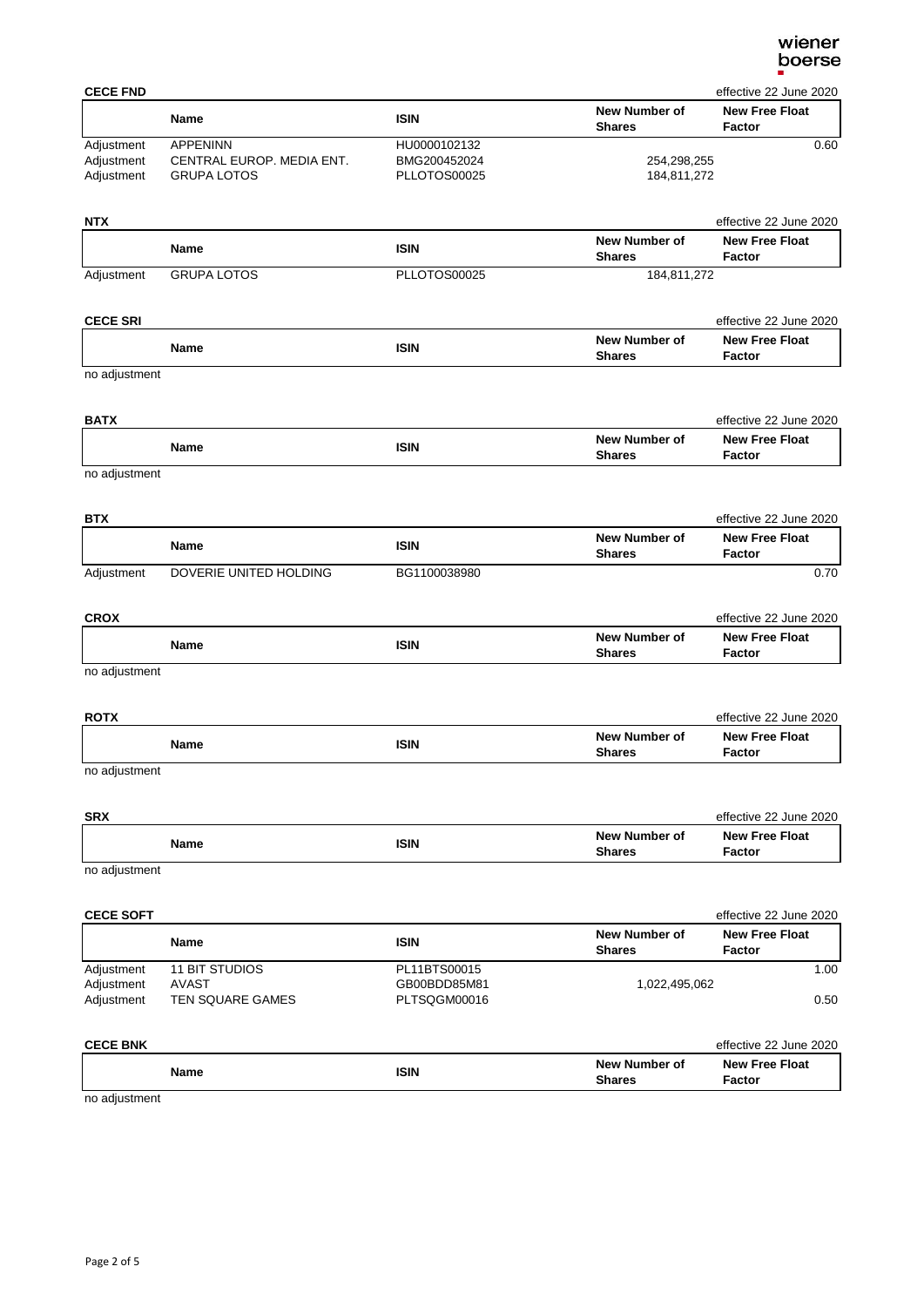| wiener |
|--------|
| boerse |
|        |

| <b>CECE HCA</b><br>effective 22 June 2020 |              |              |                                |                                 |
|-------------------------------------------|--------------|--------------|--------------------------------|---------------------------------|
|                                           | <b>Name</b>  | <b>ISIN</b>  | New Number of<br><b>Shares</b> | <b>New Free Float</b><br>Factor |
| Adjustment                                | <b>NEUCA</b> | PLTRFRM00018 | 4.643.617                      |                                 |

| <b>CECE OIL</b> |                    |              |                                | effective 22 June 2020          |
|-----------------|--------------------|--------------|--------------------------------|---------------------------------|
|                 | Name               | ISIN         | New Number of<br><b>Shares</b> | <b>New Free Float</b><br>Factor |
| Adjustment      | <b>GRUPA LOTOS</b> | PLLOTOS00025 | 184.811.272                    |                                 |

| <b>CECE TEL</b> |                            |              |                                | effective 22 June 2020          |
|-----------------|----------------------------|--------------|--------------------------------|---------------------------------|
|                 | <b>Name</b>                | ISIN         | New Number of<br><b>Shares</b> | <b>New Free Float</b><br>Factor |
| Adjustment      | <b>PLAY COMMUNICATIONS</b> | LU1642887738 | 254.225.491                    |                                 |

### **CECE INF** effective 22 June 2020

|                          | Name                                 | ISIN                         | New Number of<br><b>Shares</b> | <b>New Free Float</b><br>Factor |
|--------------------------|--------------------------------------|------------------------------|--------------------------------|---------------------------------|
| Adjustment<br>Adjustment | <b>ENERGA</b><br>PLAY COMMUNICATIONS | PLENERG00022<br>LU1642887738 | 254.225.491                    | 0.20                            |

| <b>CERX</b> |                        |              |                                | effective 22 June 2020          |
|-------------|------------------------|--------------|--------------------------------|---------------------------------|
|             | Name                   | <b>ISIN</b>  | New Number of<br><b>Shares</b> | <b>New Free Float</b><br>Factor |
| Adjustment  | <b>ECHO INVESTMENT</b> | PLECHPS00019 |                                | 0.40                            |

### **EETX** effective 22 June 2020

|            | Name               | ISIN         | DR<br>Ratio | New Number of<br><b>Shares</b> | <b>New Free Float</b><br>Factor |
|------------|--------------------|--------------|-------------|--------------------------------|---------------------------------|
| Adjustment | <b>GRUPA LOTOS</b> | PLLOTOS00025 |             | 184,811,272                    |                                 |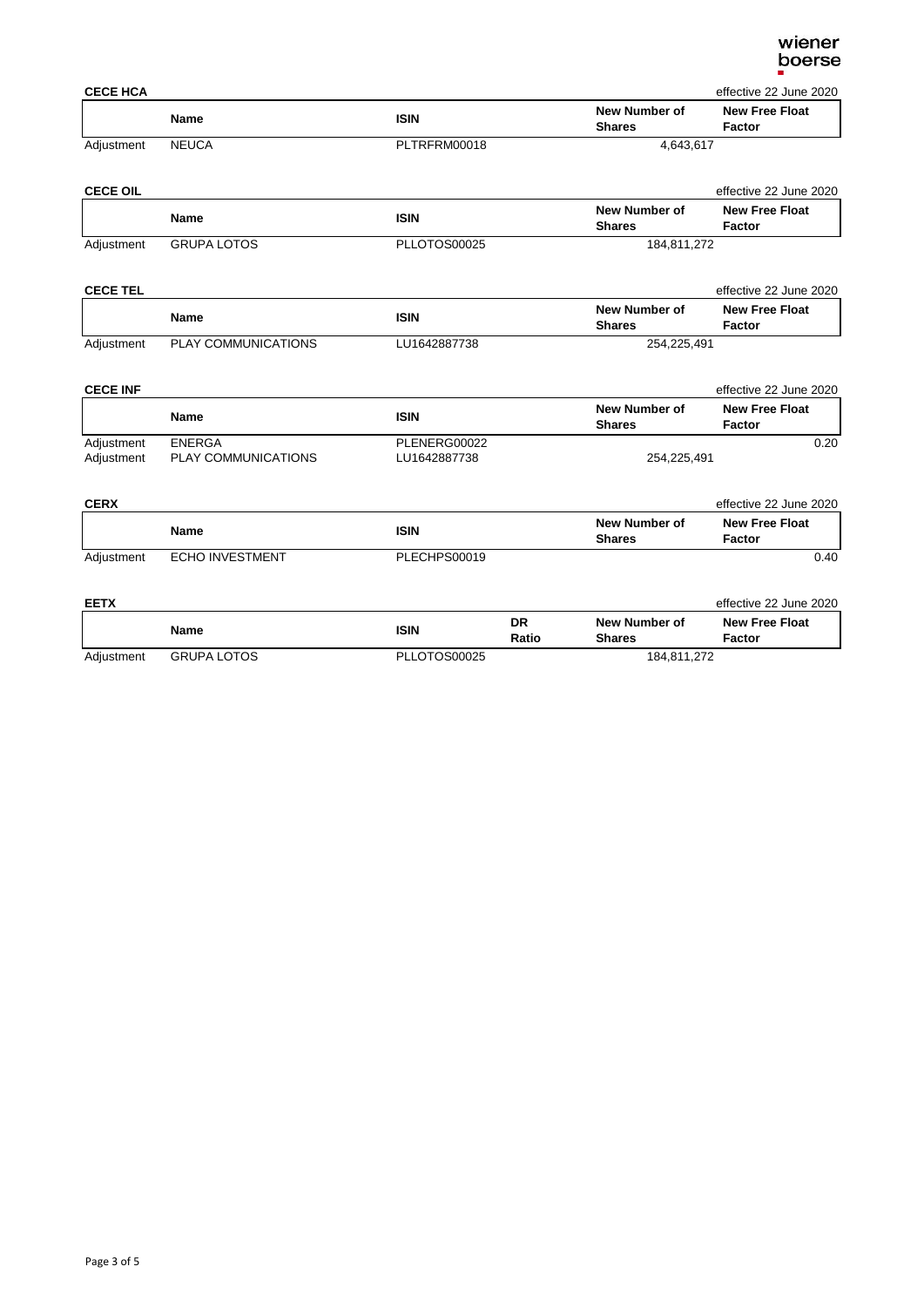# **CIS Indices**

| <b>RTX</b>     |             |             |             |                                       | effective 22 June 2020                          |
|----------------|-------------|-------------|-------------|---------------------------------------|-------------------------------------------------|
|                | Name        | <b>ISIN</b> |             | New Number of<br><b>Shares</b>        | <b>New Free Float</b><br>Factor                 |
| no adjustment  |             |             |             |                                       |                                                 |
| <b>RTX MID</b> |             |             |             |                                       | effective 22 June 2020                          |
|                | Name        | <b>ISIN</b> |             | <b>New Number of</b><br><b>Shares</b> | <b>New Free Float</b><br>Factor                 |
| no adjustment  |             |             |             |                                       |                                                 |
| <b>RTX MET</b> |             |             |             |                                       | effective 22 June 2020                          |
|                | Name        | <b>ISIN</b> |             | New Number of<br><b>Shares</b>        | <b>New Free Float</b><br><b>Factor</b>          |
| no adjustment  |             |             |             |                                       |                                                 |
| <b>RTX NRG</b> |             |             |             |                                       | effective 22 June 2020                          |
|                | Name        | <b>ISIN</b> |             | New Number of<br><b>Shares</b>        | <b>New Free Float</b><br>Factor                 |
| no adjustment  |             |             |             |                                       |                                                 |
| <b>RTX OIL</b> |             |             |             |                                       | effective 22 June 2020                          |
|                | <b>Name</b> | <b>ISIN</b> |             | <b>New Number of</b><br><b>Shares</b> | <b>New Free Float</b><br>Factor                 |
| no adjustment  |             |             |             |                                       |                                                 |
| RDX            |             |             |             |                                       | effective 22 June 2020                          |
|                | Name        | <b>ISIN</b> | DR<br>Ratio | New Number of<br><b>Shares</b>        | <b>New Free Float</b><br>Factor                 |
| no adjustment  |             |             |             |                                       |                                                 |
| <b>RDXxt</b>   |             |             |             |                                       | effective 22 June 2020                          |
|                | Name        | <b>ISIN</b> | DR<br>Ratio | <b>New Number of</b><br><b>Shares</b> | <b>New Free Float</b><br>Factor                 |
| no adjustment  |             |             |             |                                       |                                                 |
| <b>RDX MET</b> |             |             |             |                                       | effective 22 June 2020                          |
|                | Name        | <b>ISIN</b> | DR<br>Ratio | New Number of<br><b>Shares</b>        | <b>New Free Float</b><br>Factor                 |
| no adjustment  |             |             |             |                                       |                                                 |
| <b>RDX OIL</b> |             |             |             |                                       | effective 22 June 2020                          |
|                | Name        | <b>ISIN</b> | DR          | New Number of                         | <b>New Free Float</b>                           |
| no adjustment  |             |             | Ratio       | <b>Shares</b>                         | Factor                                          |
|                |             |             |             |                                       |                                                 |
| KTX            |             |             | DR          | New Number of                         | effective 22 June 2020<br><b>New Free Float</b> |
|                | Name        | <b>ISIN</b> | Ratio       | <b>Shares</b>                         | <b>Factor</b>                                   |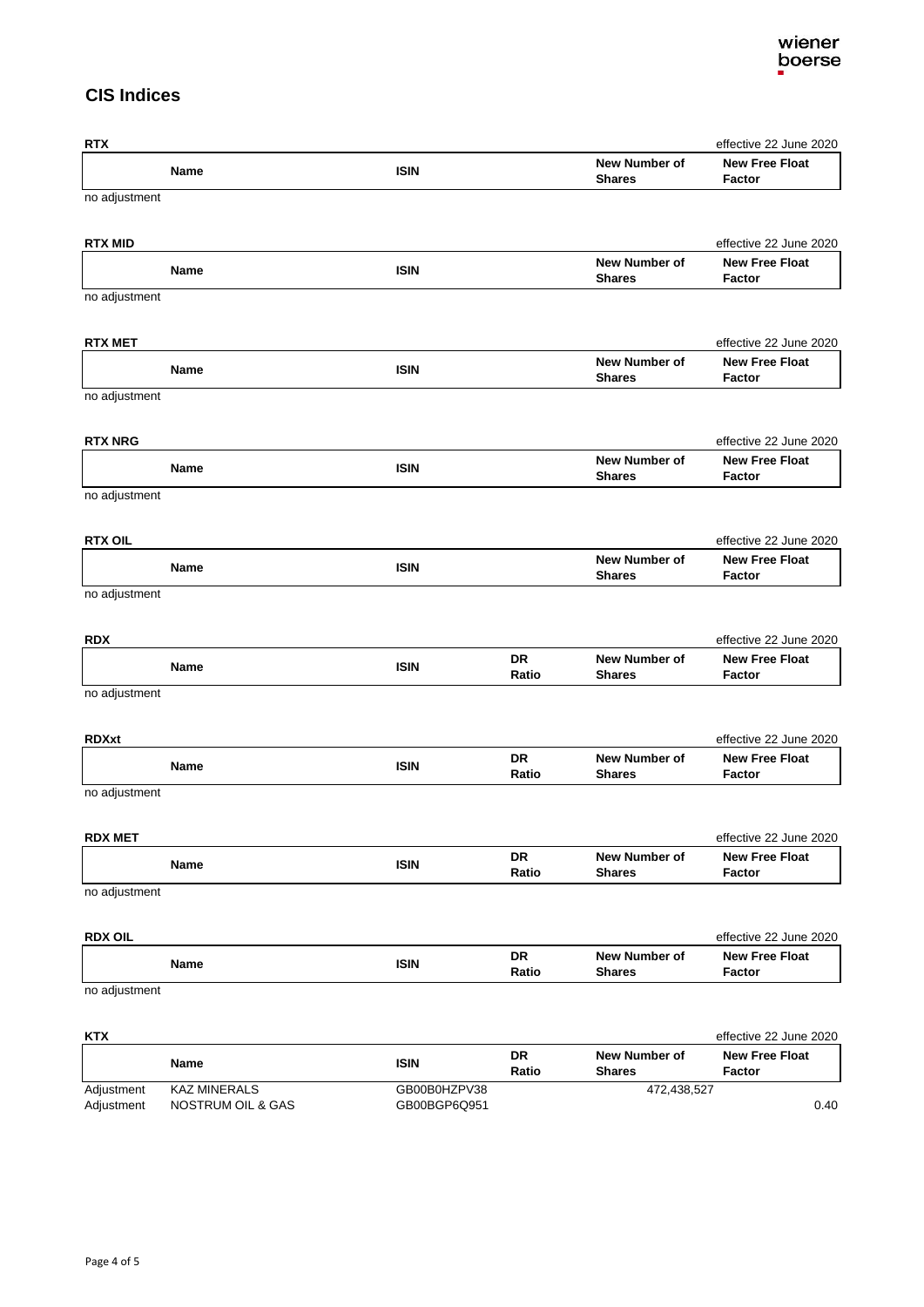

| <b>KTX LOCAL</b><br>effective 22 June 2020 |                     |              |                                |                                 |
|--------------------------------------------|---------------------|--------------|--------------------------------|---------------------------------|
|                                            | <b>Name</b>         | <b>ISIN</b>  | New Number of<br><b>Shares</b> | <b>New Free Float</b><br>Factor |
| Adjustment                                 | <b>KAZ MINERALS</b> | GB00B0HZPV38 | 472.438.527                    |                                 |

| New Number of<br><b>New Free Float</b><br>ISIN<br>Name<br>Shares<br>Factor | UTX |  | effective 22 June 2020 |
|----------------------------------------------------------------------------|-----|--|------------------------|
|                                                                            |     |  |                        |

Due to the trading suspension in the largest UTX index member, Motor-Sich, the CEE & CIS Index Committee has decided not to carry out any adjustment in UTX in the course of the June 2020 Review.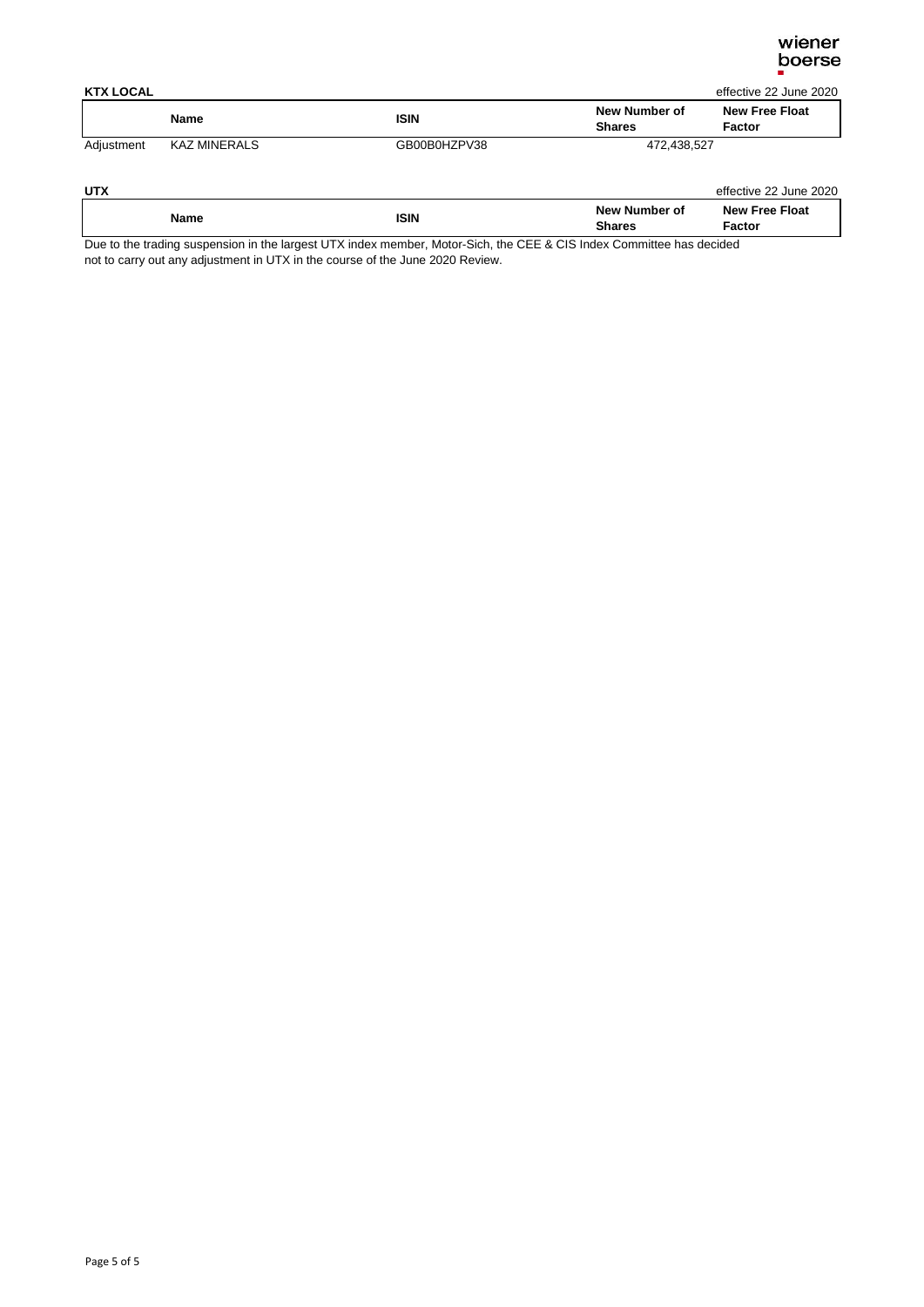

# <span id="page-6-0"></span>**CEE & CIS INDEX COMMITTEE - Weighting Factors**

New weighting factors of CEE indices (representation, fundamental, smoothing factors) have been determined on the basis of closing prices of 17 June 2020.

The adjustments have been implemented after the close of the trading session on 19 June 2020.

# **CEE Indices**

| <b>CTX</b>      |                            |              | effective 22 June 2020           |
|-----------------|----------------------------|--------------|----------------------------------|
|                 | Name                       | <b>ISIN</b>  | <b>New Representation Factor</b> |
|                 | <b>CEZ</b>                 | CZ0005112300 | 0.60                             |
|                 | <b>ERSTE GROUP BANK AG</b> | AT0000652011 | 0.36                             |
| <b>HTX</b>      |                            |              | effective 22 June 2020           |
|                 | <b>Name</b>                | <b>ISIN</b>  | <b>New Representation Factor</b> |
|                 | <b>MOL</b>                 | HU0000153937 | 0.30                             |
|                 | <b>OTP BANK</b>            | HU0000061726 | 0.11                             |
|                 | <b>RICHTER GEDEON</b>      | HU0000123096 | 0.27                             |
| <b>PTX</b>      |                            |              | effective 22 June 2020           |
|                 | <b>Name</b>                | <b>ISIN</b>  | <b>New Representation Factor</b> |
|                 | <b>All Constituents</b>    |              | 1.00                             |
|                 |                            |              |                                  |
| <b>CECE</b>     |                            |              | effective 22 June 2020           |
|                 | <b>Name</b>                | <b>ISIN</b>  | <b>New Representation Factor</b> |
|                 | <b>All Constituents</b>    |              | 1.00                             |
| <b>SETX</b>     |                            |              | effective 22 June 2020           |
|                 | <b>Name</b>                | <b>ISIN</b>  | <b>New Representation Factor</b> |
|                 | <b>BANCA TRANSILVANIA</b>  | ROTLVAACNOR1 | 0.48                             |
|                 | <b>BRD-GROUPE SG</b>       | ROBRDBACNOR2 | 0.48                             |
|                 | <b>OMV PETROM</b>          | ROSNPPACNOR9 | 0.48                             |
|                 | <b>KRKA</b>                | SI0031102120 | 0.75                             |
|                 | <b>FONDUL PROPRIETATEA</b> | ROFPTAACNOR5 | 0.48                             |
|                 | <b>ROMGAZ</b>              | ROSNGNACNOR3 | 0.48                             |
|                 | <b>ELECTRICA</b>           | ROELECACNOR5 | 0.48                             |
| <b>CECExt</b>   |                            |              | effective 22 June 2020           |
|                 | <b>Name</b>                | <b>ISIN</b>  | <b>New Representation Factor</b> |
|                 | <b>All Constituents</b>    |              | 1.00                             |
|                 |                            |              |                                  |
| <b>CECE MID</b> |                            |              | effective 22 June 2020           |
|                 | <b>Name</b>                | <b>ISIN</b>  | <b>New Representation Factor</b> |
|                 | <b>HRVATSKI TELEKOM</b>    | HRHT00RA0005 | 0.94                             |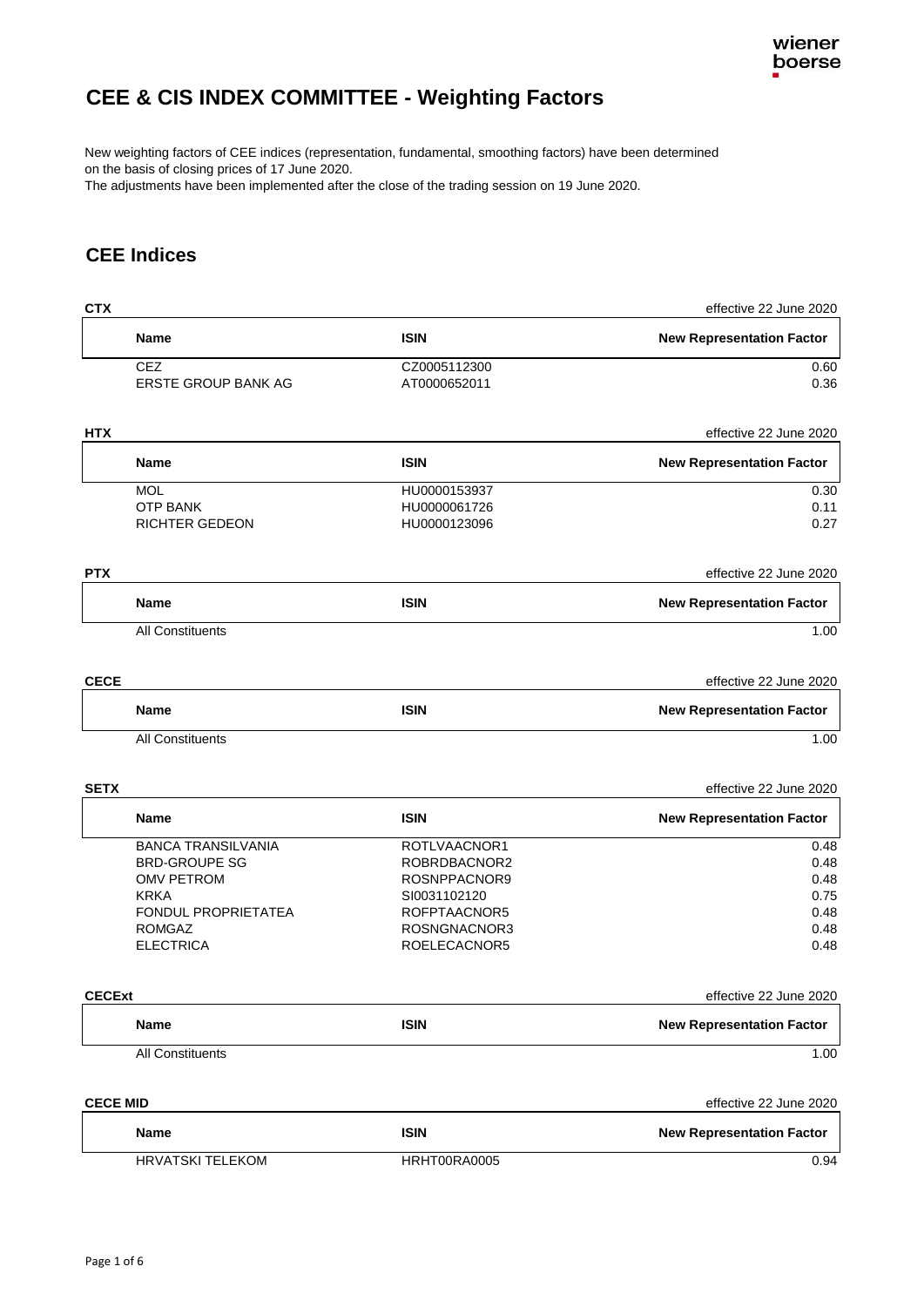### **CECE TD** effective 22 June 2020

| <b>Name</b> | <b>ISIN</b>  | <b>New Representation Factor</b> |
|-------------|--------------|----------------------------------|
| BANK PEKAO  | PLPEKAO00016 | 0.85                             |
| PZU         | PLPZU0000011 | 0.47                             |

### **CECE FND** effective 22 June 2020

| <b>Name</b>                | <b>ISIN</b>         | <b>New Representation Factor</b> |
|----------------------------|---------------------|----------------------------------|
| CENTRAL EUROP, MEDIA ENT.  | BMG200452024        | 4.5740                           |
| CEZ.                       | CZ0005112300        | 0.6391                           |
| ERSTE GROUP BANK AG        | AT0000652011        | 0.2618                           |
| <b>KOMERCNI BANKA</b>      | CZ0008019106        | 0.9470                           |
| PHILIP MORRIS              | CS0008418869        | 21.8384                          |
| O <sub>2</sub> C.R.        | CZ0009093209        | 7.5009                           |
| <b>MOL</b>                 | HU0000153937        | 0.5813                           |
| <b>MAGYAR TELEKOM</b>      | HU0000073507        | 4.6771                           |
| <b>OTP BANK</b>            | HU0000061726        | 0.1896                           |
| <b>RICHTER GEDEON</b>      | HU0000123096        | 0.6723                           |
| <b>BANK PEKAO</b>          | PLPEKAO00016        | 44.4345                          |
| SANTANDER BANK POLSKA      | PLBZ00000044        | 0.5256                           |
| KGHM                       | <b>PLKGHM000017</b> | 0.6084                           |
| <b>GRUPA LOTOS</b>         | PLLOTOS00025        | 1.2608                           |
| <b>PGNIG</b>               | PLPGNIG00014        | 1.0006                           |
| <b>PKN ORLEN</b>           | PLPKN0000018        | 0.4048                           |
| PKO BP                     | PLPKO0000016        | 0.2961                           |
| POLSKA GRUPA ENERGETYCZNA  | PLPGER000010        | 1.4753                           |
| PZU                        | PLPZU0000011        | 0.4279                           |
| <b>APPENINN</b>            | HU0000102132        | 54.9447                          |
| <b>STOCK SPIRITS GROUP</b> | GB00BF5SDZ96        | 10.9450                          |
| VIENNA INSURANCE GROUP AG  | AT0000908504        | 3.8234                           |
| I PP                       | PLLPP0000011        | 1.0343                           |
| <b>MONETA MONEY BANK</b>   | CZ0008040318        | 2.9320                           |
| <b>OPUS</b>                | HU0000110226        | 6.4732                           |
| <b>DINO POLSKA</b>         | PLDINPL00011        | 1.4538                           |
| <b>CD PROJEKT</b>          | PLOPTTC00011        | 4.7199                           |
| 4IG                        | HU0000167788        | 3.4607                           |
|                            |                     |                                  |

| <b>NTX</b>              |             | effective 22 June 2020           |
|-------------------------|-------------|----------------------------------|
| <b>Name</b>             | <b>ISIN</b> | <b>New Representation Factor</b> |
| <b>All Constituents</b> |             | 1.00                             |

**CECE SRI** effective 22 June 2020

| <b>Name</b>              | <b>ISIN</b>  | <b>New Representation Factor</b> |
|--------------------------|--------------|----------------------------------|
| O2 C.R.                  | CZ0009093209 | 1.6976                           |
| ERICSSON NIKOLA TESLA    | HRERNTRA0000 | 2.7026                           |
| <b>HRVATSKI TELEKOM</b>  | HRHT00RA0005 | 1.3991                           |
| <b>MAGYAR TELEKOM</b>    | HU0000073507 | 1.6080                           |
| <b>OTP BANK</b>          | HU0000061726 | 0.4790                           |
| RICHTER GEDEON           | HU0000123096 | 0.9376                           |
| <b>KRKA</b>              | SI0031102120 | 1.0518                           |
| LUKA KOPER PORT          | SI0031101346 | 2.9145                           |
| <b>TELEKOM SLOVENIJE</b> | SI0031104290 | 2.7562                           |
| ZAVAROVALNICA TRIGLAV    | SI0021111651 | 2.1307                           |
|                          |              |                                  |

| <b>BATX</b> | effective 22 June 2020 |  |
|-------------|------------------------|--|
|-------------|------------------------|--|

| <b>Name</b>           | <b>ISIN</b>  | <b>New Representation Factor</b> |
|-----------------------|--------------|----------------------------------|
| <b>TELEKOM SRPSKE</b> | BA100TLKMRA2 | 0.52                             |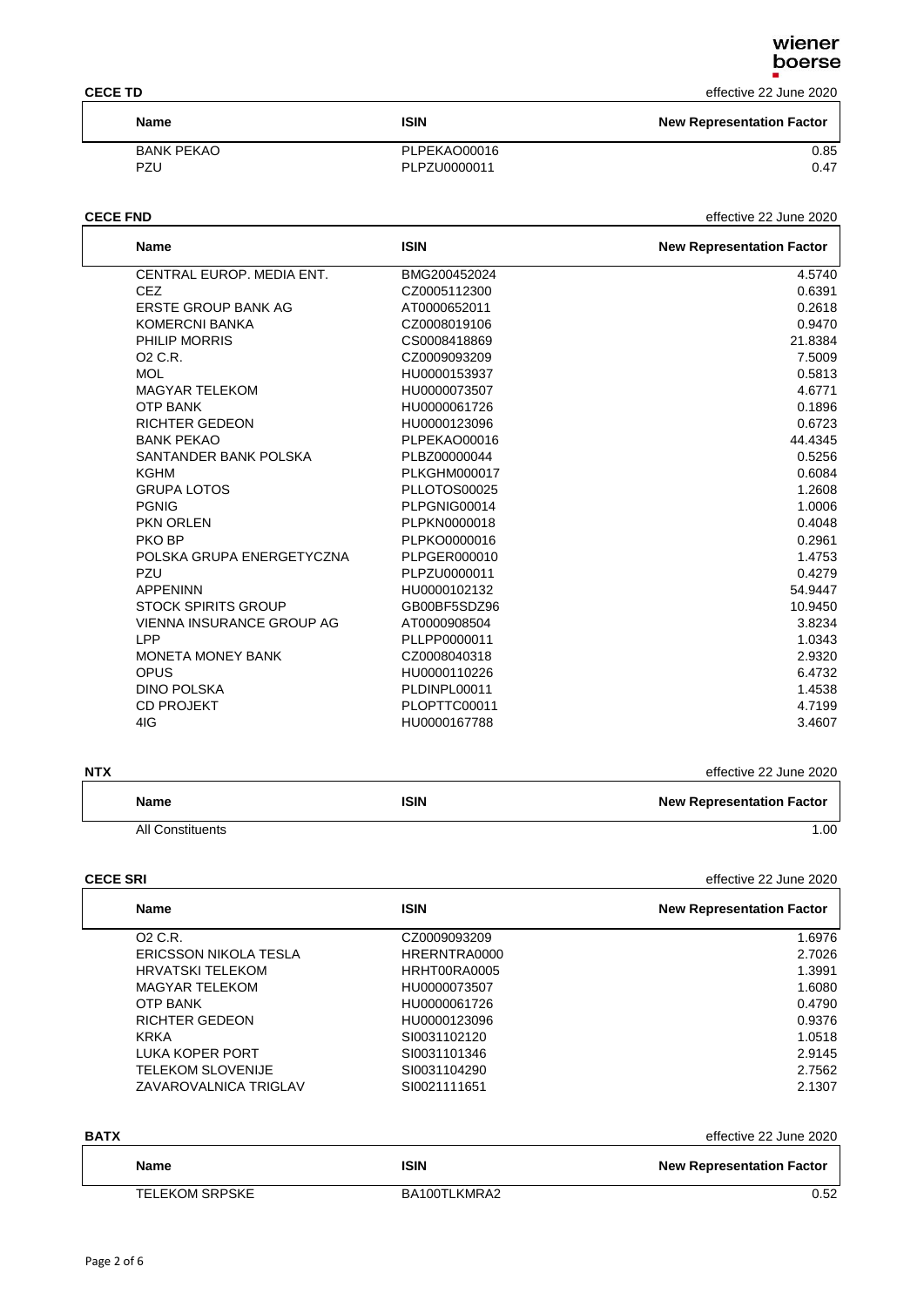# wiener<br>boerse

| <b>BTX</b>      |                                                  |                              | effective 22 June 2020           |
|-----------------|--------------------------------------------------|------------------------------|----------------------------------|
|                 | <b>Name</b>                                      | <b>ISIN</b>                  | <b>New Representation Factor</b> |
|                 | <b>SOPHARMA</b>                                  | BG11SOSOBT18                 | 0.70                             |
| <b>CROX</b>     |                                                  |                              | effective 22 June 2020           |
|                 | <b>Name</b>                                      | <b>ISIN</b>                  | <b>New Representation Factor</b> |
|                 | <b>HRVATSKI TELEKOM</b>                          | HRHT00RA0005                 | 0.60                             |
| ROTX            |                                                  |                              | effective 22 June 2020           |
|                 | <b>Name</b>                                      | <b>ISIN</b>                  | <b>New Representation Factor</b> |
|                 | <b>BANCA TRANSILVANIA</b><br>FONDUL PROPRIETATEA | ROTLVAACNOR1<br>ROFPTAACNOR5 | 0.53<br>0.74                     |
| SRX             |                                                  |                              | effective 22 June 2020           |
|                 | <b>Name</b>                                      | <b>ISIN</b>                  | <b>New Representation Factor</b> |
|                 | KOMERCIJALNA BANKA                               | RSKOBBE16946                 | 0.68                             |
|                 | <b>NIS</b><br>AERODROM NT BEOGRAD                | RSNISHE79420<br>RSANTBE11090 | 0.25<br>0.80                     |
|                 | <b>CECE SOFT</b>                                 |                              | effective 22 June 2020           |
|                 | <b>Name</b>                                      | <b>ISIN</b>                  | <b>New Representation Factor</b> |
|                 | ASSECO POLAND                                    | PLSOFTB00016                 | 0.99                             |
|                 | <b>CD PROJEKT</b><br><b>AVAST</b>                | PLOPTTC00011<br>GB00BDD85M81 | 0.19<br>0.58                     |
| <b>CECE BNK</b> |                                                  |                              | effective 22 June 2020           |
|                 | <b>Name</b>                                      | <b>ISIN</b>                  | <b>New Representation Factor</b> |
|                 | <b>BANK HANDLOWY</b>                             | PLBH00000012                 | 1.00                             |
|                 | <b>BANK MILLENNIUM</b>                           | PLBIG0000016                 | 1.00                             |
|                 | <b>BANK PEKAO</b>                                | PLPEKAO00016                 | 1.00                             |
|                 | <b>MBANK</b>                                     | PLBRE0000012                 | 1.00                             |
|                 | SANTANDER BANK POLSKA<br>PKO BP                  | PLBZ00000044<br>PLPKO0000016 | 1.00<br>1.00                     |
|                 | ING BANK SLASKI                                  | PLBSK0000017                 | 1.00                             |
|                 | <b>ALIOR</b>                                     | PLALIOR00045                 | 1.00                             |
| <b>CECE HCA</b> |                                                  |                              | effective 22 June 2020           |
|                 | Name                                             | <b>ISIN</b>                  | <b>New Representation Factor</b> |
|                 | <b>RICHTER GEDEON</b><br><b>KRKA</b>             | HU0000123096<br>SI0031102120 | 0.09<br>0.13                     |
| <b>CECE OIL</b> |                                                  |                              | effective 22 June 2020           |
|                 | Name                                             | <b>ISIN</b>                  | <b>New Representation Factor</b> |
|                 | <b>MOL</b>                                       | HU0000153937                 | 0.77                             |
|                 | <b>GRUPA LOTOS</b>                               | PLLOTOS00025                 | 0.42                             |
|                 | <b>PGNIG</b>                                     | PLPGNIG00014                 | 0.42                             |

PKN ORLEN PLPKN0000018 0.42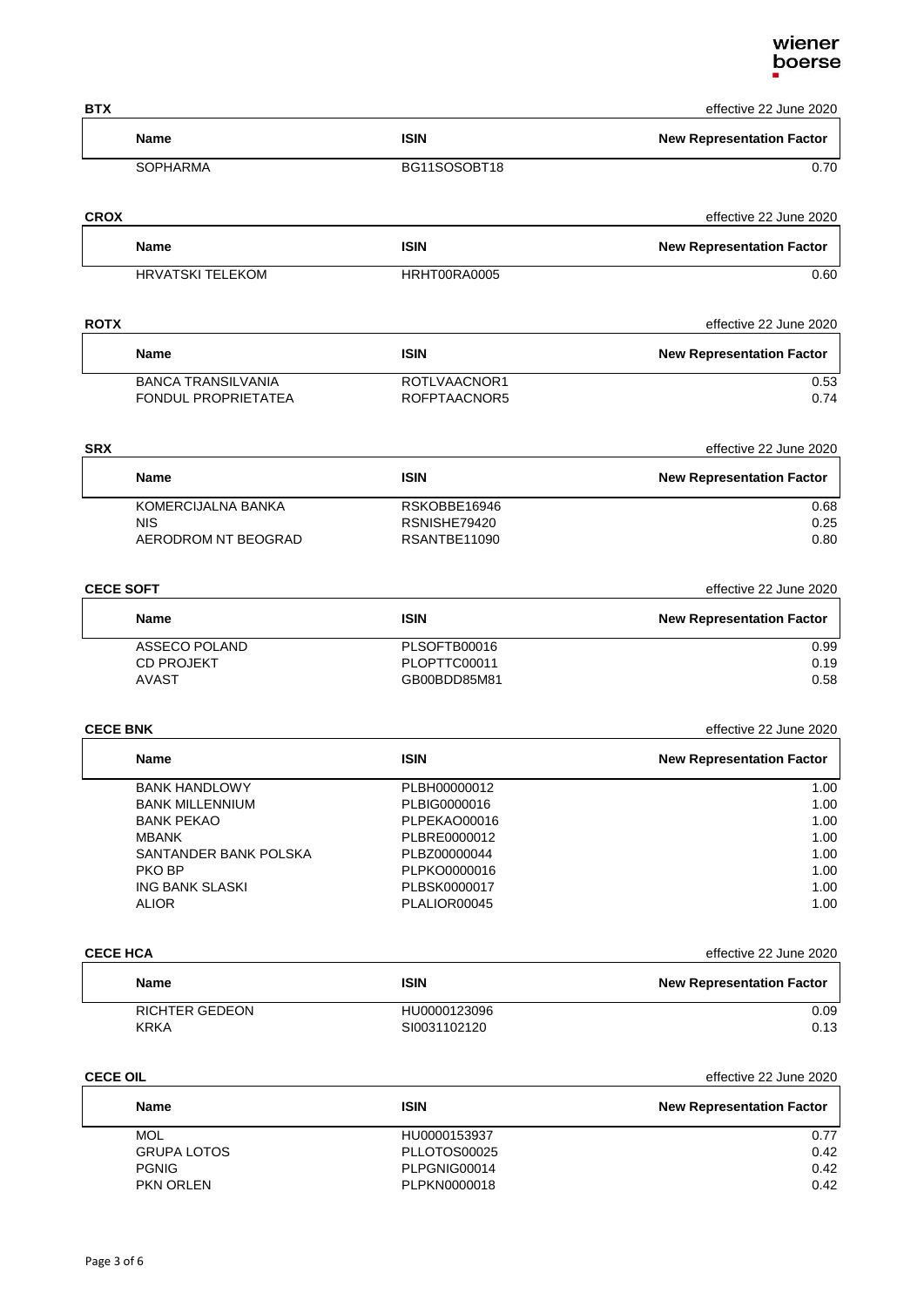### **CECE TEL** effective 22 June 2020

| Name                | <b>ISIN</b>  | <b>New Representation Factor</b> |
|---------------------|--------------|----------------------------------|
| ORANGE POLSKA       | PLTLKPL00017 | 0.97                             |
| PLAY COMMUNICATIONS | LU1642887738 | 0.97                             |

### **CECE INF** effective 22 June 2020

| Name | <b>ISIN</b>  | <b>New Representation Factor</b> |
|------|--------------|----------------------------------|
| CEZ  | CZ0005112300 | 0.64                             |

### **CERX** effective 22 June 2020

| <b>Name</b>              | <b>ISIN</b>  | <b>New Representation Factor</b> |
|--------------------------|--------------|----------------------------------|
| CA IMMOBILIEN ANLAGEN AG | AT0000641352 | 0.24                             |
| IMMOFINANZ AG            | AT0000A21KS2 | 0.34                             |

SBERBANK ADR US80585Y3080 0.48

### **EETX** effective 22 June 2020 **Name ISIN DR Ratio New Representation Factor** GAZPROM ADR US3682872078 0.47<br>
LUKOIL ADR US69343P1057 0.49 US69343P1057 0.49 NORILSK NICKEL ADR US55315J1025 0.89 NOVATEK GDR US6698881090 0.62 US67812M2070 TATNEFT GDR US8766292051 0.70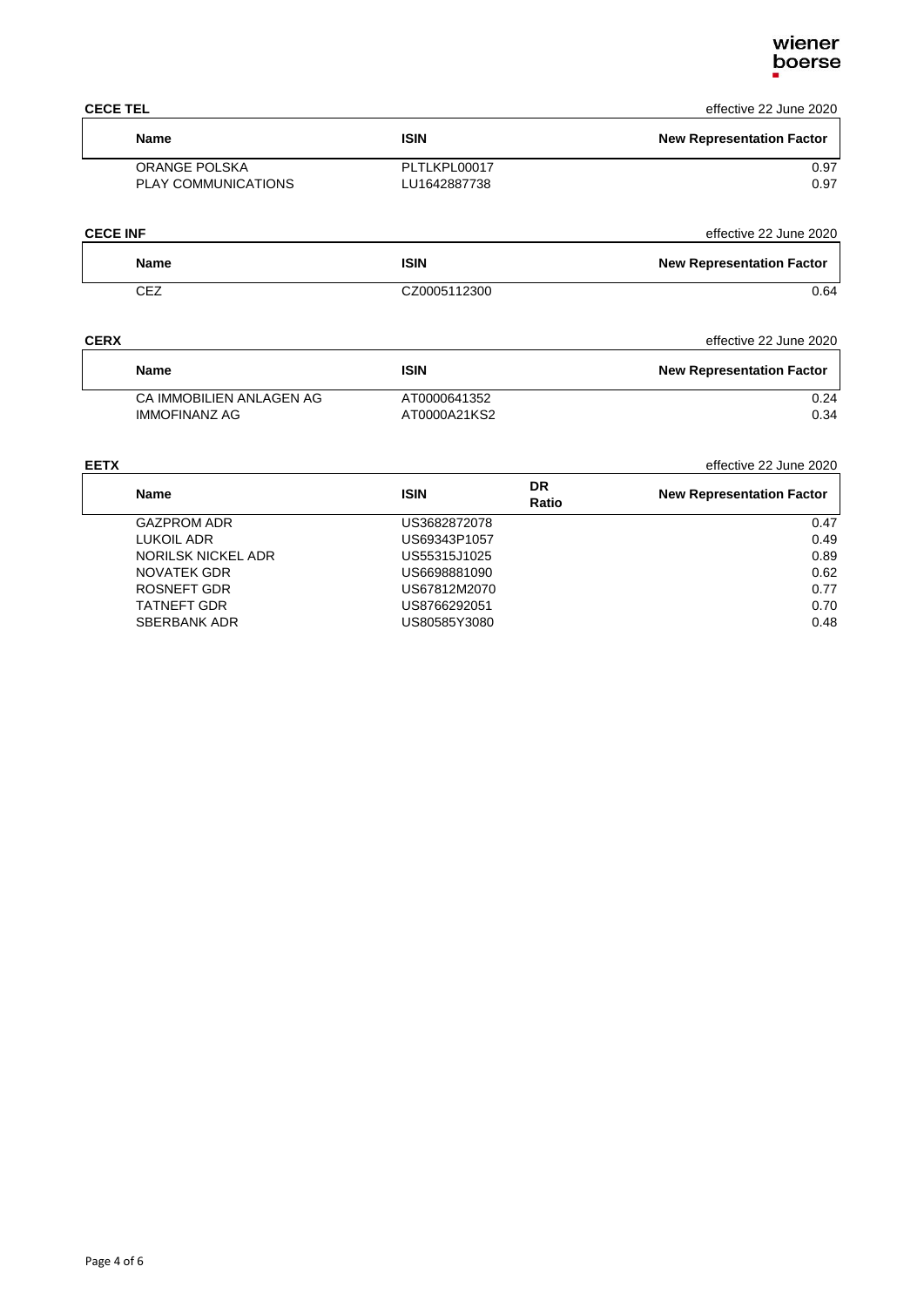# **CIS Indices**

| <b>RTX</b>                               |                              |                    | effective 22 June 2020           |
|------------------------------------------|------------------------------|--------------------|----------------------------------|
| Name                                     | <b>ISIN</b>                  |                    | <b>New Representation Factor</b> |
| <b>GAZPROM</b>                           | RU0007661625                 |                    | 1.00                             |
| SBERBANK                                 | RU0009029540                 |                    | 1.00                             |
| <b>RTX MID</b>                           |                              |                    | effective 22 June 2020           |
| <b>Name</b>                              | <b>ISIN</b>                  |                    | <b>New Representation Factor</b> |
| <b>All Constituents</b>                  |                              |                    | 1.00                             |
| <b>RTX MET</b>                           |                              |                    | effective 22 June 2020           |
| <b>Name</b>                              | <b>ISIN</b>                  |                    | <b>New Representation Factor</b> |
| NORILSK NICKEL                           | RU0007288411                 |                    | 0.27                             |
| <b>POLYUS</b>                            | RU000A0JNAA8                 |                    | 0.76                             |
| <b>RTX NRG</b>                           |                              |                    | effective 22 June 2020           |
| <b>Name</b>                              | <b>ISIN</b>                  |                    | <b>New Representation Factor</b> |
| <b>INTER RAO</b>                         | RU000A0JPNM1                 |                    | 0.39                             |
| <b>RTX OIL</b>                           |                              |                    | effective 22 June 2020           |
| Name                                     | <b>ISIN</b>                  |                    | <b>New Representation Factor</b> |
| <b>GAZPROM</b>                           | RU0007661625                 |                    | 0.70                             |
| <b>LUKOIL</b>                            | RU0009024277                 |                    | 0.73                             |
| <b>RDX</b>                               |                              |                    | effective 22 June 2020           |
| <b>Name</b>                              | <b>ISIN</b>                  | <b>DR</b><br>Ratio | <b>New Representation Factor</b> |
| <b>GAZPROM ADR</b>                       | US3682872078                 |                    | 1.00                             |
| <b>RDXxt</b>                             |                              |                    | effective 22 June 2020           |
| <b>Name</b>                              | <b>ISIN</b>                  | <b>DR</b><br>Ratio | <b>New Representation Factor</b> |
| <b>GAZPROM ADR</b>                       | US3682872078                 |                    | 0.35                             |
| <b>LUKOIL ADR</b>                        | US69343P1057                 |                    | 0.36                             |
| <b>NORILSK NICKEL ADR</b><br>NOVATEK GDR | US55315J1025<br>US6698881090 |                    | 0.67<br>0.83                     |
| TATNEFT GDR                              | US8766292051                 |                    | 0.94                             |
| SBERBANK ADR                             | US80585Y3080                 |                    | 0.36                             |
| <b>RDX MET</b>                           |                              |                    | effective 22 June 2020           |
|                                          |                              | DR                 |                                  |
| <b>Name</b><br>211.10117                 | <b>ISIN</b>                  | Ratio              | <b>New Representation Factor</b> |
|                                          |                              |                    |                                  |